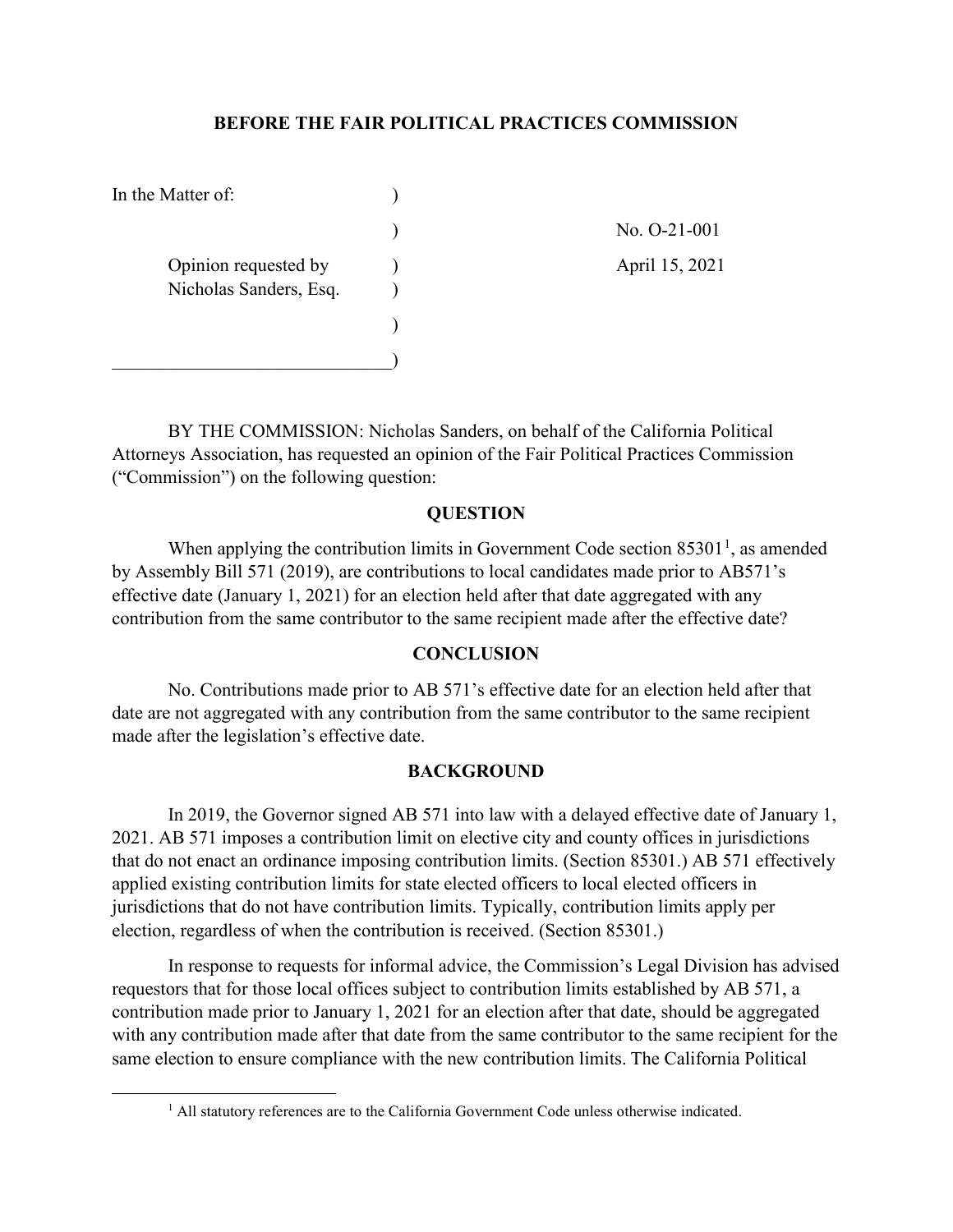Attorneys' Association (CPAA) argues this interpretation is a retroactive application of the law and that it does not align with the position taken when the contribution limit was imposed on elective state offices under Proposition 34, which went into effect January 1, 2001.

### **ANALYSIS**

**A. The Determination That the Contribution Limit AB 571 Imposes on Elective City and County Offices Does Not Apply to Contributions Made by Contributors Prior to January 1, 2021 for an Election Held on or after January 1, 2021 in Jurisdictions Subject to the Limits Is Supported by Examining the Plain Meaning of the Text of the Relevant Statutes.** 

When the Commission interprets a statute, it follows the same canons of statutory construction employed by the courts. *Britton et al. v. Dallas Airmotive, Inc. et al.* (2007) 153 Cal.App.4th 127, 131-132 explains:

> Our primary objective in interpreting a statute is to determine and give effect to the underlying legislative intent. We begin by examining the statutory language, giving the words their usual, ordinary meanings and giving each word and phrase significance. The meaning of a statute may not be determined from a single word or sentence; the words must be construed in context, and provisions ... relating to the same subject matter must be harmonized to the extent possible. An interpretation that renders related provisions nugatory must be avoided; each sentence must be read not in isolation but in the light of the statutory scheme; and if a statute is amenable to two alternative interpretations, the one that leads to the more reasonable result will be followed. If the terms of the statute are unambiguous, we presume the lawmakers meant what they said, and the plain meaning of the language governs. (Internal citations and quotation marks omitted.)

The general campaign contribution limits are contained in Chapter 5 of the Political Reform Act (the "Act"). Prior to the enactment of AB 571, the Act did not include contribution limits for local offices. AB 571 amended, among other provisions of the Act, Section 85301 to establish default campaign contribution limits for local elected officers at the same level as the limit on contributions from individuals to candidates for Senate and Assembly:

> A person shall not make to a candidate for elective county or city office, and a candidate for elective county or city office shall not accept from a person, a contribution totaling more than the amount set forth in subdivision (a) per election, as that amount is adjusted by the Commission pursuant to Section 83124. This subdivision does not apply in a jurisdiction in which the county or city imposes a limit on contributions pursuant to Section 85702.5.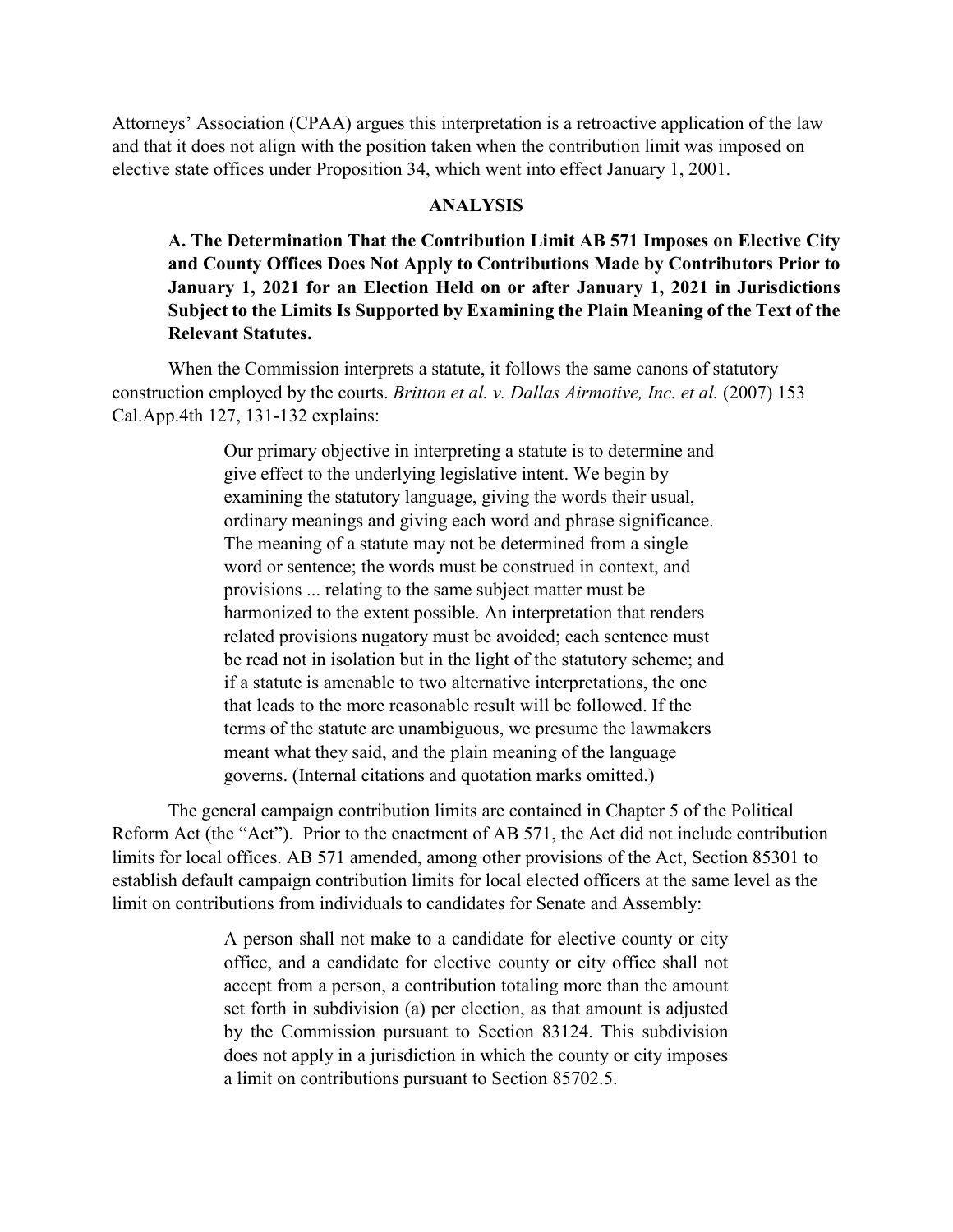(Gov. Code, § 85301, subd. (d)(1).)

Importantly, the legislation also provided an effective date for the provision: "[t]his subdivision shall become operative on January 1, 2021." (Gov. Code, § 85301, subd. (d)(2).) Therefore, the Legislature expressed its intention that the limitation is to apply to contributions made on or after January 1, 2021. As a result, interpreting the limitation to apply to contributions made before that date would be contrary to the plain and unambiguous intent expressed by the Legislature.

Accordingly, the plain meaning of the language in subdivisions (d)(1) & (2) allows for individuals to contribute the maximum amount under the law<sup>[2](#page-2-0)</sup> to elective city and county offices subsequent to AB 571's effective date.

## **B. Legislation Should Not Be Interpreted to Include an Express Requirement the Legislature Itself Did Not Provide.**

When construing the meaning of a statute, the Court in *People v. White* (1954) 122 Cal.App.2d 551 stated:

> It is, however, against all settled rules of statutory construction that courts should write into a statute by implication express requirements which the legislature itself has not seen fit to place in the statute. This rule was clearly stated in *People v. One 1940 Ford V–8 Coupe*, 36 Cal.2d 471, 475: 'In construing the statutory provisions a court is not authorized to insert qualifying provisions not included and may not rewrite the statute to conform to an assumed intention which does not appear from its language. The court is limited to the intention expressed.'

> Similarly the court said in *Seaboard Acceptance Corp. v. Shay*, 214 Cal. 361, 365: 'This court has no power to rewrite the statute so as to make it conform to a presumed intention which is not expressed. This court is limited to interpreting the statute, and such interpretation must be based on the language used.'

(*People v. White*, *supra*, at pp 553–54; see also see *Estate of Tkachuk* (1977) 73 Cal.App.3d 14, 18; *Napa Valley Wine Train, Inc. v. Public Utilities Com*. (1990) 50 Cal.3d 370, 381.)

As mentioned, AB 571 expressly states that its provisions would become effective on January 1, 2021. Although Section 85301(d)(1) states the contribution limits apply per election, there is no express language qualifying either of those provisions to require aggregation of contributions made prior to January 1, 2021 with those made after that date. Simply put, the legislation does not address that issue and should not now be rewritten so that it conforms to a presumed intention (aggregation requirement) not expressly stated in the legislation itself.

<span id="page-2-0"></span> <sup>2</sup> As of January 1, 2021, the AB 571 contribution limit is \$4,900.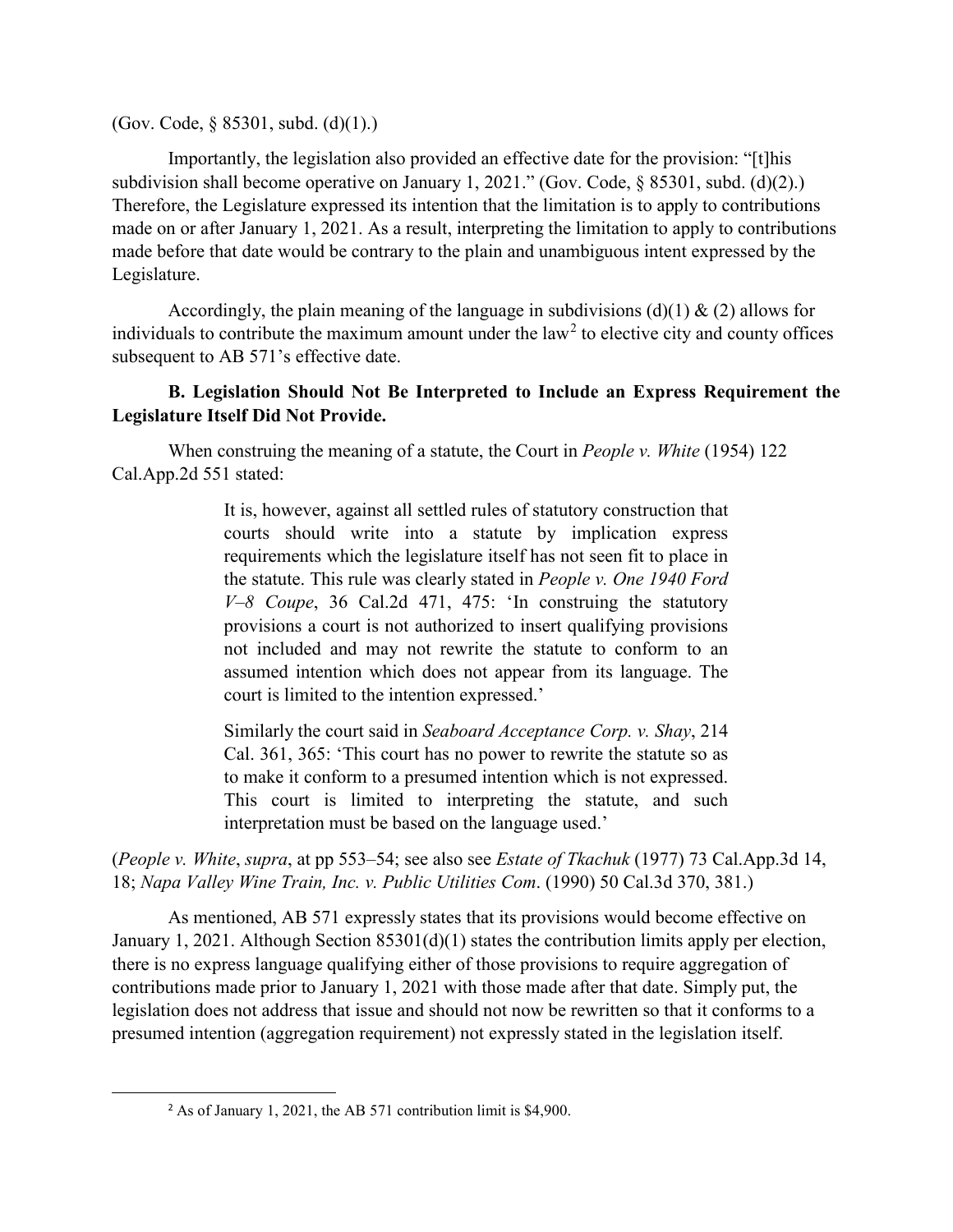## **C. AB 571 Should be Interpreted to Avoid an Impermissible Retroactive Application of the Legislation.**

 Apart from looking to the plain meaning of the relevant statutes, there is no evidence that the Legislature intended AB 571 to be applied retroactively. "It is settled ... that no statute is to be given retroactive effect unless the Legislature has expressly so declared and that this rule is not limited by a requirement that a statute be liberally construed to effect its objects and promote justice." (*DiGenova v. State Board of Education* (1962) 57 Cal.2d 167, 174; see also *Elsner v. Uveges* (2004) 34 Cal.4th 915, 936 ["[n]ew statutes are presumed to operate only prospectively absent some clear indication that the Legislature intended otherwise [Citations]"].) Here, there is no indication, express or implied, that the Legislature intended the provisions of AB 571 to operate retroactively, and the Act's instruction that it "should be liberally construed to accomplish its purpose" (Section 81003) does not change that.

The determinative issue, therefore, is whether by aggregating contributions made prior to AB 571's effective date with contributions made after, the new contribution limits provisions are being applied retroactively.

"A statute is retroactive if it substantially changes the legal effect of past events. [Citations.] A statute does not operate retroactively merely because some of the facts or conditions upon which its application depends came into existence prior to its enactment. [Citations.]" (*Kizer v. Hanna* (1989) 48 Cal.3d 1, 7–8.) Put another way, "[a] retroactive or retrospective law '"is one which affects rights, obligations, acts, transactions and conditions which are performed or exist prior to the adoption of the statute."' (*Myers v. Philip Morris Companies, Inc*. (2002) 28 Cal.4th 828, 839 quoting *Aetna Cas. & Surety Co. v. Ind. Acc. Com*. (1947) 30 Cal.2d 388, 391; *Evangelatos v. Superior Court* (1988) 44 Cal.3d 1188, 1206.) The theory against retroactive application of a statute is that the parties affected have no notice of the new law affecting past conduct. (*Borden v. Division of Medical Quality* (1994) 30 Cal.App.4th 874, 879–880; see also *Fox v. Alexis* (1985) 38 Cal.3d 621, 627.)

Here, the test of retroactivity is whether by aggregating contributions made prior to AB 571's effective date with contributions made after January 1, 2021, the provisions would operate retroactively to substantially alter the legal effect of a prior event.

However, it remains unclear whether aggregating contributions made after the effective date with contributions made prior to the effective date substantially changes the legal effect of the prior contributions. While it stands that a violation of the contribution limit would not occur absent a subsequent contribution made after the effective date of the Legislation, the fact that a contribution limit would not have been exceeded if not for the aggregation of contributions made prior to the effective date could be viewed as a substantial alteration of the legal effect of the first contribution. Accordingly, AB 571 should be interpreted in a manner that avoids the possibility of an impermissible retroactive application of the legislation.